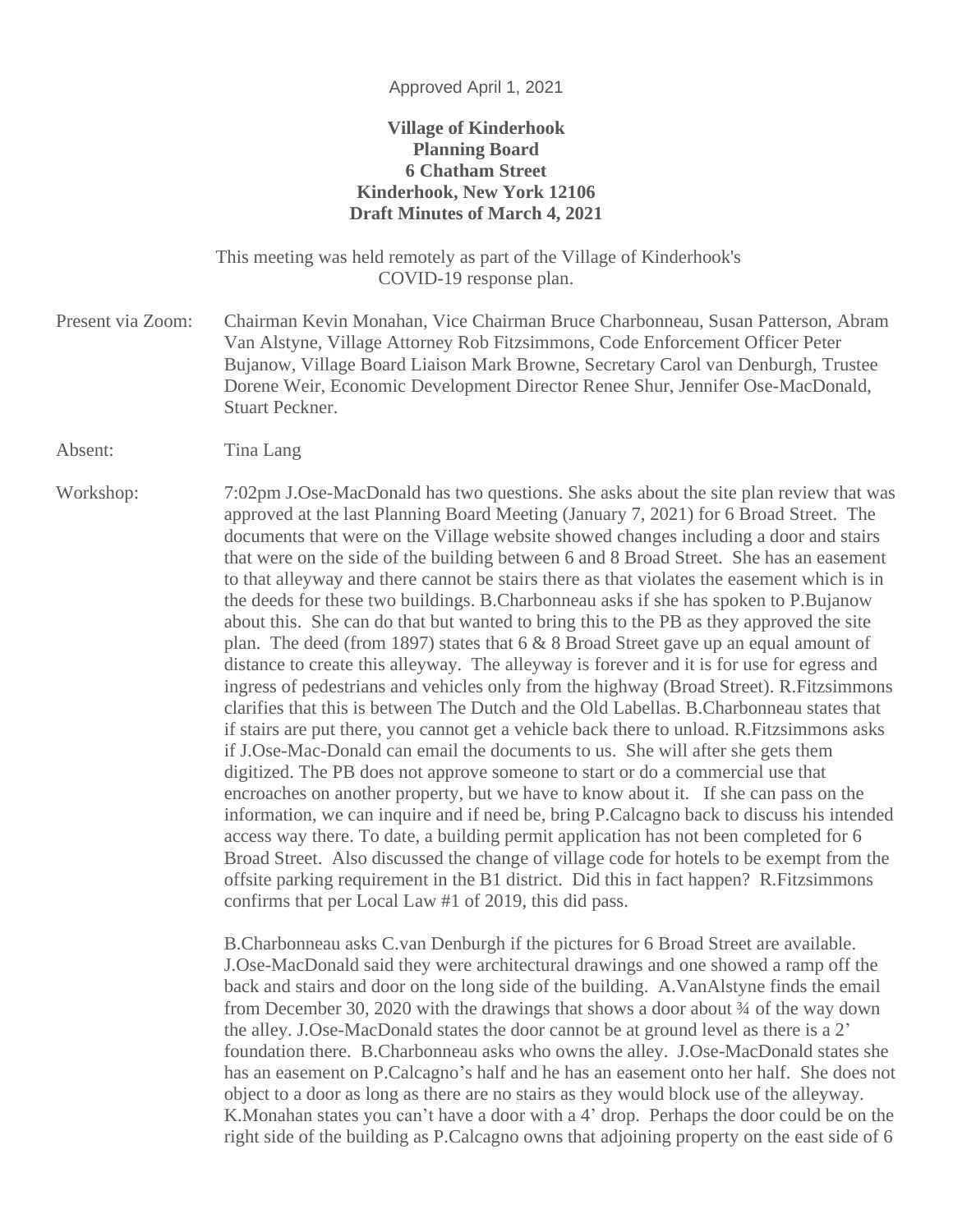Broad Street. B.Charbonneau states the PB approved the site plan based on the property line, but the PB did not know about the easement.

B.Charbonneau asks R.Fitzsimmons what the outcome was of the art vs. sign matter. R.Fitzsimmons states it was deemed a temporary, accessory, political message exempt from zoning requirements. J.Shainman and the Village Trustees are going to sit down and review the future plans of the site and see what accommodations can be made and any reasonable regulations be drafted for that type of use. K.Monahan asks if this gives The School "carte blanche" to put up any sign or piece of art that they want? R.Fitzsimmons states it is case by case.

- Call to Order: Meeting called to order at 7:15pm by B.Charbonneau.
- Minutes: K.Monahan motions to approve the Planning Board minutes of January 7, 2021, A.VanAlstyne seconds; all in favor.
- Funds Remaining: \$671.48
- Correspondence: None

Old Business: Froposed Zoning Law change to the two agriculture uses under general uses in the Use Regulations Table from the November 5, 2020 and December 3, 2020 PB meetings. M.Browne discusses the "chicken regulations" that have been previously discussed and distributed in a written memo to the Planning Board. S.Patterson asks about restrictions on peafowl (peacocks or peahens) as they are very noisy. M.Browne states that it is limited to chickens that are hens. All other fowl, including guinea hens and roosters, are outlawed. M.Browne will discuss with R.Fitzsimmons and the Village Board trustees to see if they want to go forward with a public hearing and go through the process to make this a law. R.Fitzsimmons asks if the zoning code would be amended to allow chickens and then the applicant would get a review and approved or would the applicant get a permit to have chickens? M.Browne says it would be the permit process and it would be denied if there were problems. CEO P.Bujanow would review the permits and property setbacks.

> -Establishing the position of alternate for the Planning Board from the December 3, 2020 PB meeting. M.Browne discusses the edited Town of Kinderhook verbiage that was distributed to the Planning Board. B.Charbonneau asks if the alternate would attend all meetings and have no voice unless standing in for one of Planning Board members. R.Fitzsimmons recommends that the alternate member gets all of the documentation and is present at the meetings, and if one of the regular members is absent or has to recuse themselves, then the chairman installs the alternate as an acting member for that application and then he/she can vote and participate. K.Monahan had presented the idea of an alternate to M.Browne as he does not want to hold up an application if someone could not be present for the meeting. Should the alternate be allowed to ask questions? M.Browne to bring this topic to the Village Board trustees as well to see if they want to go forward.

-Mills Park, Albany Avenue, Directional Signage from November 5, 2020 PB meeting. M.Browne states that back in September, former Mayor Dunham and EDC Director R.Shur came to him to help with this sign to direct people on the trail back into the